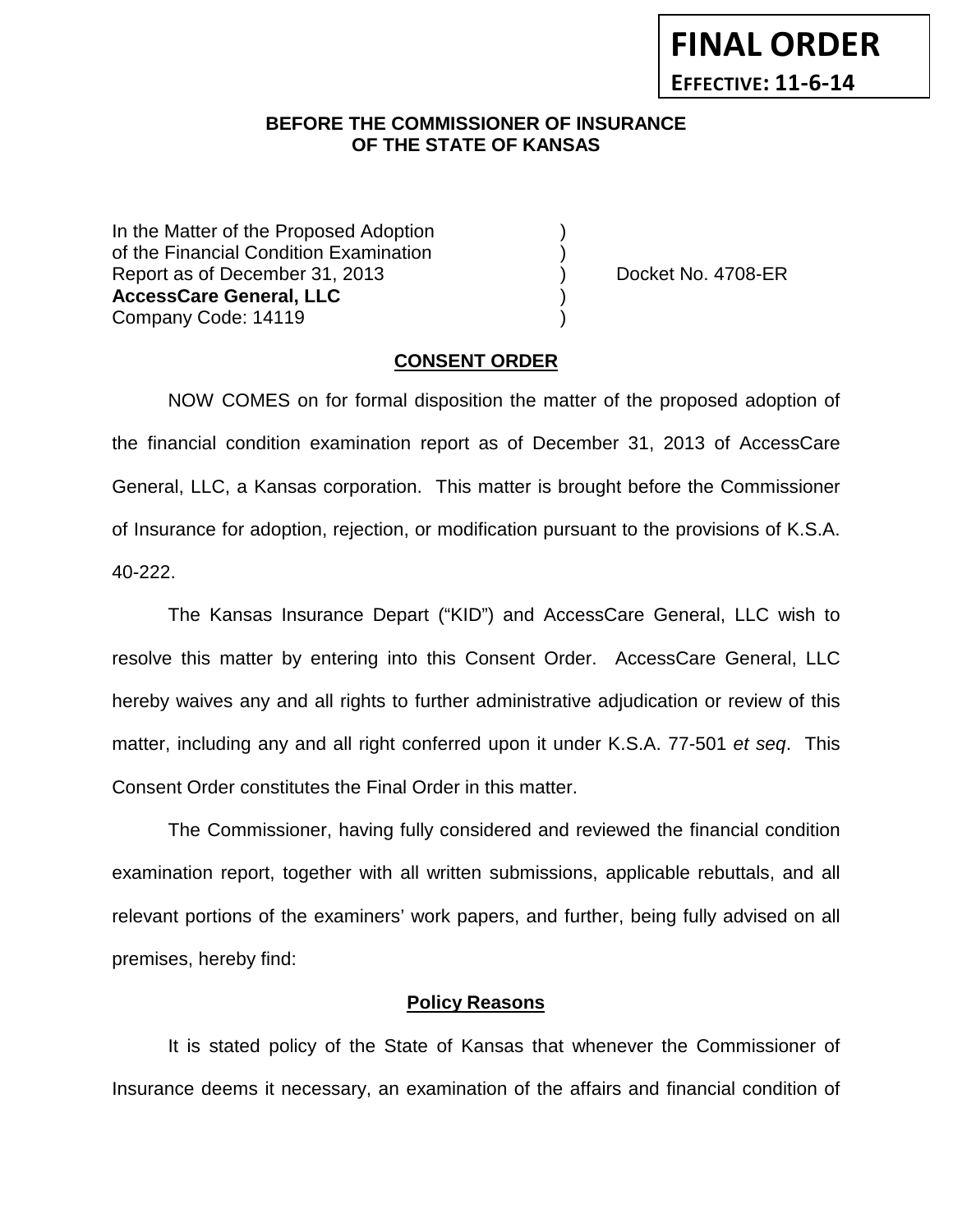any insurance company in the process of organization, applying for admission, or doing business in this State can be undertaken. In all cases, such an examination must occur once every five (5) years. Through the examination process, the insurance consuming public will be well served and protected.

#### **Findings of Fact**

1. The Commissioner of Insurance has jurisdiction over this matter pursuant to K.S.A. 40-222.

2. An examination of AccessCare General, LLC was undertaken by the Kansas Insurance Department and was completed on July 22, 2014.

3. The examiner-in-charge tendered and filed with the Kansas Insurance Department a verified written report of the examination within thirty (30) days following completion of the examination, to wit; July 22, 2014.

4. Following receipt of the verified report, the Kansas Insurance Department transmitted the report to AccessCare General, LLC on August 13, 2014, with a duly executed notice advising the company of its opportunity to prepare and submit to the Kansas Insurance Department a written submission or rebuttal with respect to any and all matters contained in the report. AccessCare General, LLC was further advised that any written submission or rebuttal needed to be filed with the Kansas Insurance Department no later than thirty (30) days after receipt of the verified report.

5. AccessCare General, LLC filed a written acceptance of the verified report on September 3, 2014.

6. Based upon the written submission tendered by AccessCare General, LLC, the company took no exceptions to matters contained in the verified report.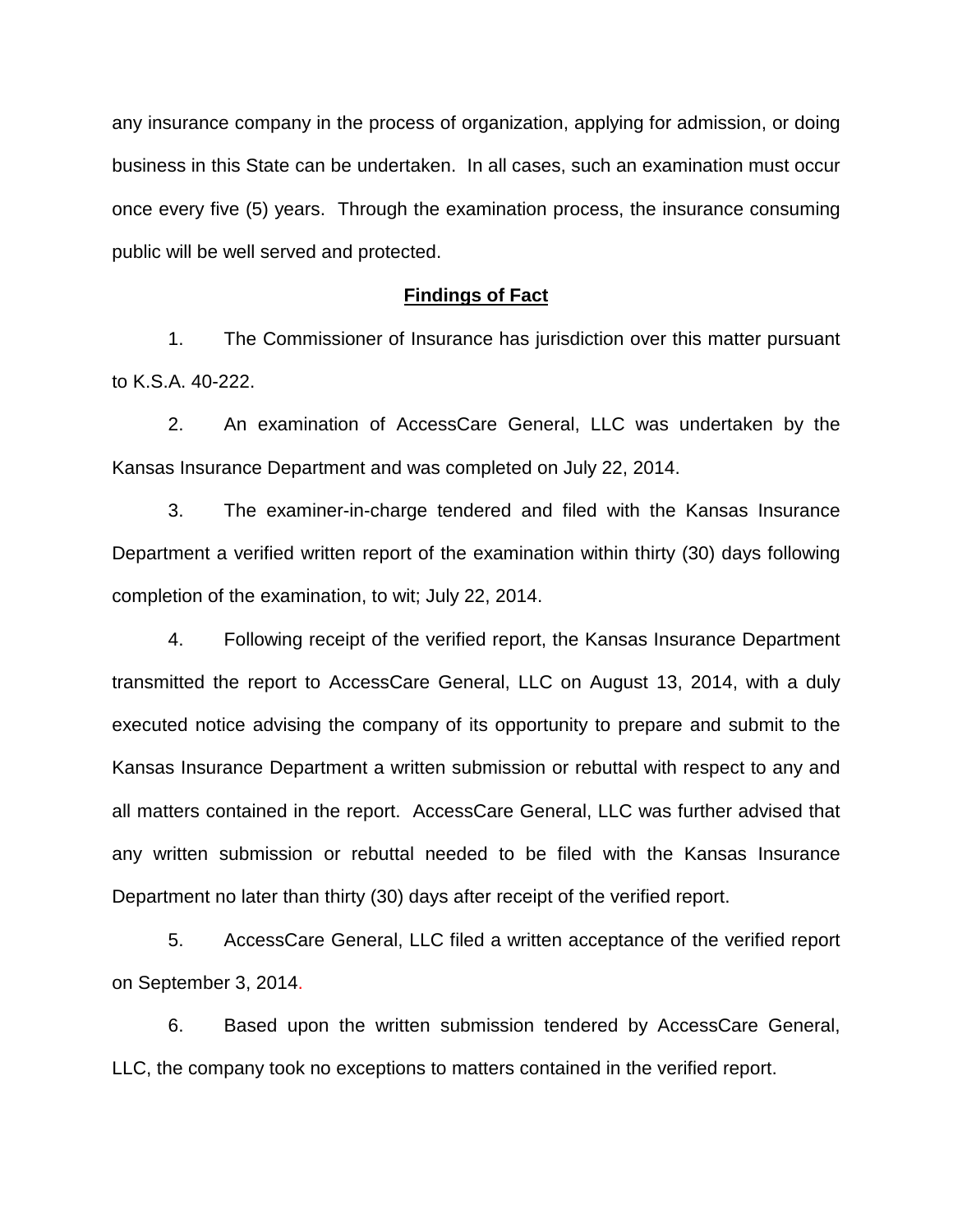7. Within thirty (30) days of the end of the time period allowed for written submission or rebuttal, the Commissioner of Insurance fully reviewed the report, together with all written submissions and rebuttals provided by AccessCare General, LLC. The Commissioner of Insurance further reviewed all relevant workpapers.

8. No other written submissions or rebuttals were submitted by AccessCare

General, LLC.

# **Conclusion of Law**

9. K.S.A. 40-222(k)(2) provides:

"Within 30 days of the end of the period allowed for the receipt of written submissions or rebuttals, the commissioner shall fully consider and review the report, together with any written submissions or rebuttals and any relevant portions of the examiners workpapers and enter an order:

- (A) Adopting the examination report as filed or with modification or corrections. If the examination report reveals that the company is operating in violation of any law, regulation or prior order of the commissioner, the commissioner may order the company to take any action the commissioner considers necessary and appropriate to cure such violations; or
- (B) rejecting the examination report with directions to the examiners to reopen the examination for purposes of obtaining additional data, documentation or information, and refiling pursuant to subsection (k); or
- (C)call and conduct a fact-finding hearing in accordance with K.S.A. 40- 281 and amendments thereto for purposes of obtaining additional documentation, data, information and testimony."
- 10. Based upon the Findings of Fact enumerated in paragraphs #1 through

#8 above, the financial condition examination report as of December 31, 2013 of AccessCare General, LLC should be adopted.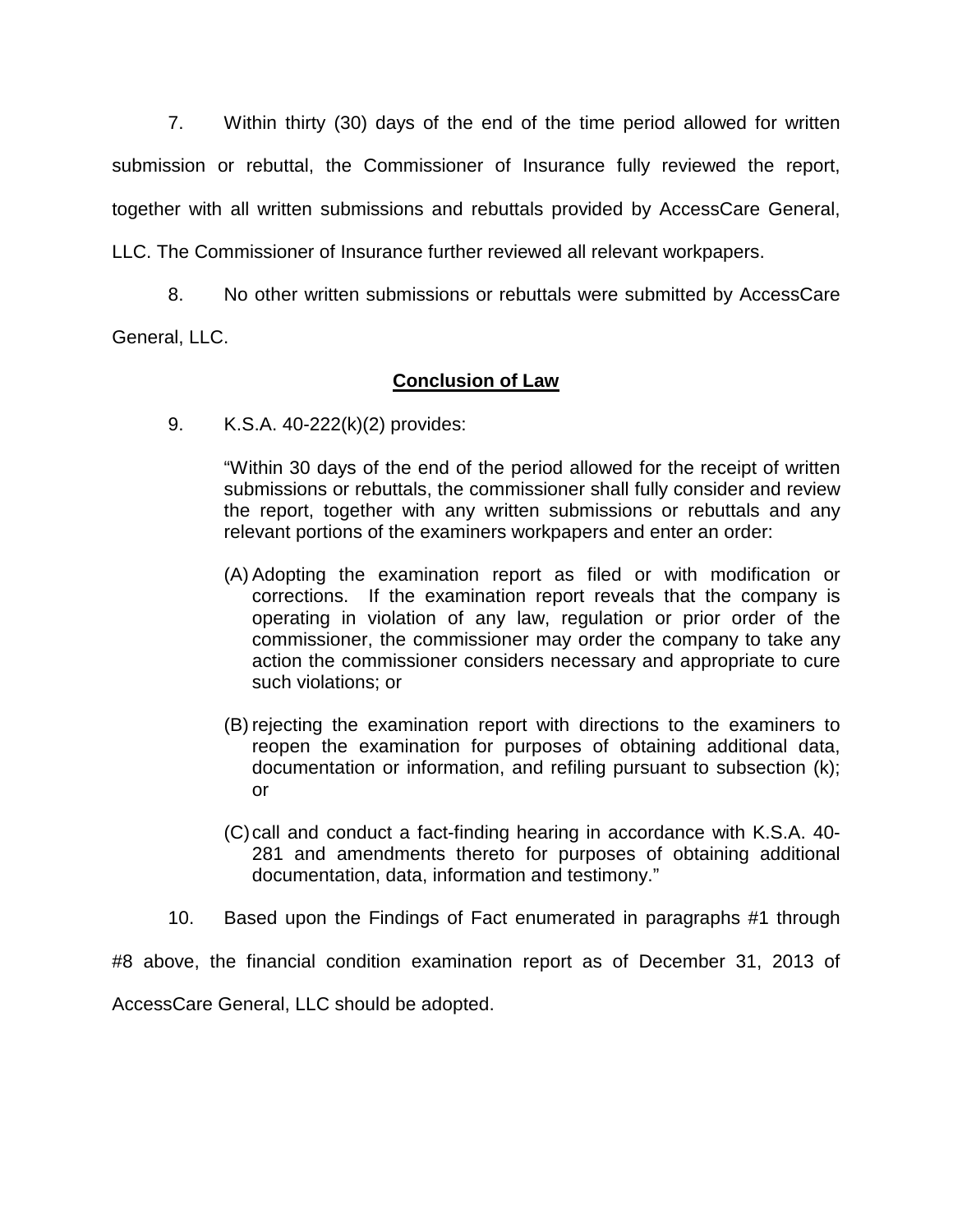# **IT IS THEREFORE, BY THE COMMISSIONER OF INSURANCE, ORDERED THAT:**

1. The financial condition examination report as of December 31, 2013 of AccessCare General, LLC hereby is adopted.

2. The Commissioner of Insurance retains jurisdiction over this matter to issue any and all further Orders deemed appropriate or to take such further action necessary to dispose of this matter.

**IT IS SO ORDERED THIS \_\_6th\_\_ DAY OF NOVEMBER, 2014 IN THE CITY OF TOPEKA, COUNTY OF SHAWNEE, STATE OF KANSAS.**



\_/s/ Sandy Praeger\_\_\_\_\_\_\_\_\_\_\_\_\_\_\_\_ Sandy Praeger Commissioner of Insurance By:

/s/ John Wine

John Wine

General Counsel